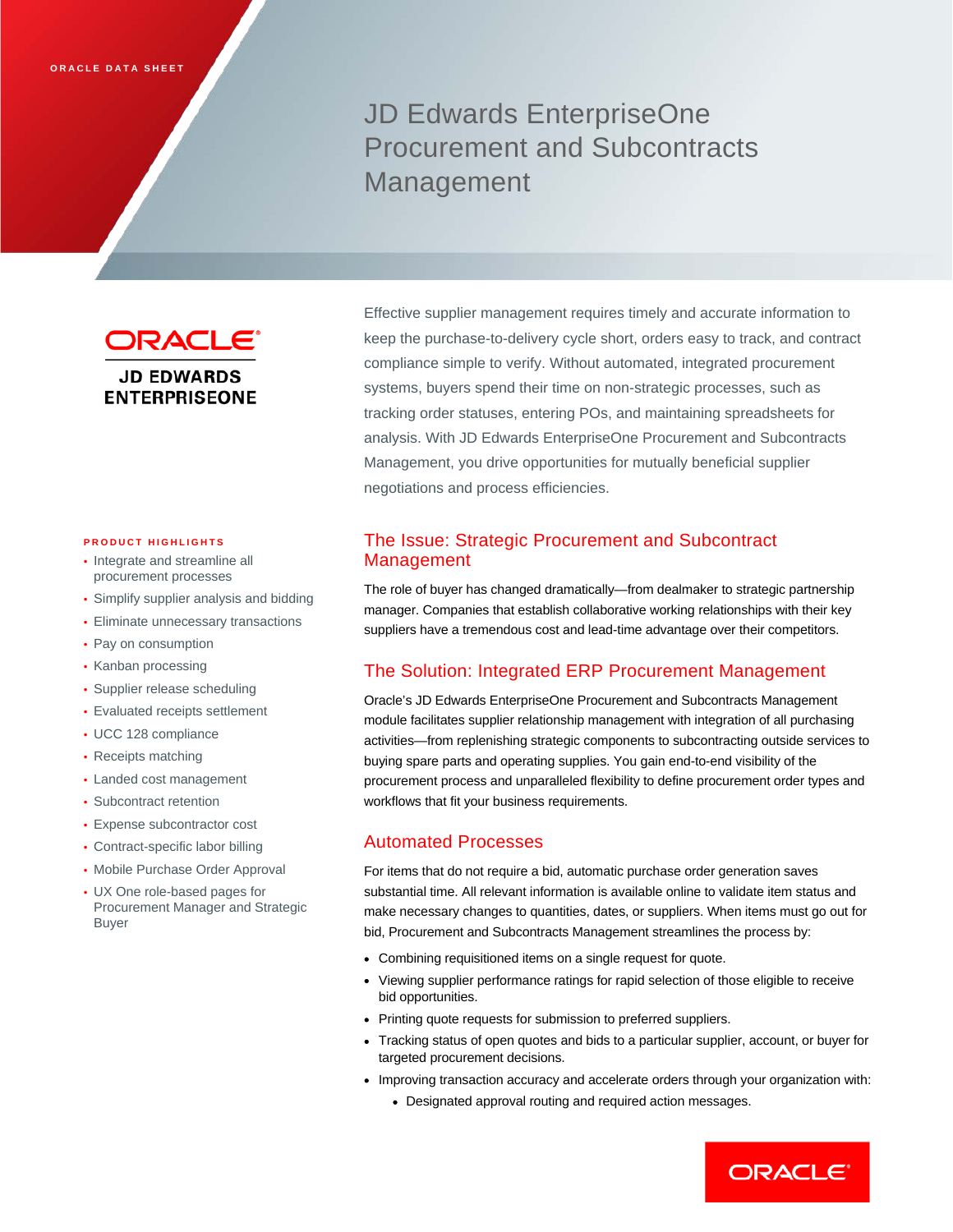#### **FEATURE/FUNCTION HIGHLIGHTS**

- Integrated requisition to purchase order management:
	- Requisitions/quotes/bid
	- Blankets/direct shipments
	- Inventory purchases
	- Non-inventory purchases
- Order templates
- Flexible order workflow
- Buyer workbench
- Online, automated approval routing
- Flexible costing and pricing
- Purchase rebates
- Quote order management
- Online supplier analysis
- Supplier pricing and catalogs
- UCC 128 compliance
- Supplier part number cross-reference
- User-defined receipts routing
- User-defined quality tolerance rules
- Variable unit-of-measure receiving
- Landed cost management
- Matrix entry of multi-attribute items
- Lot processing
- Transfer order management
- Drop-ship management
- Supplier release scheduling
- Kanban processing
- Evaluated receipts settlements
- Blanket order release
- Budget checking
- Substitutions/replacements
- Change order management
- Commitments/encumbrances
- Subcontracts
- Tax processing
- Two-way and three-way matching
- EDI ANSI X.12 and EDIFACT
- Web-enabled
- Capture vendor type information (i.e., small/disadvantage business) on the PO and passed through to A/P ledger
- Spread freight costs across voucher items
- Enter service units on a purchase order for information purposes
- Consolidation of multiple items on an order to a single supplier.
- Simultaneous creation of purchase and sales orders for each direct shipment.
- Tracking all changes made to purchase orders and purchase order lines.
- Applying rebates automatically to appropriate rebate agreements.
- Effective matrix entry and processing of multi-attribute items (color, size, style)

## Rapid Receipts Routing

Procurement and Subcontracts Management automates purchase order receipts routing controls for the sequence of material handling. You establish rules for the items you want inspected, how often to inspect them, and the tolerance limits for acceptance. You keep stock moving with:

- Online review of material inspection status for immediate resolution of quality issues.
- Automated monitoring of material routing for rapid correction of bottlenecks.
- Easy modification of inspection criteria reflects changes in supplier status and terms.

## Supplier Analysis

With Procurement and Subcontracts Management's bid-to-final payment audit trail, you can consolidate your partnerships to those suppliers who maintain the best performance over time. You have the capability to monitor trends for each supplier in the critical areas of delivery, quality, and price. The system tracks lead times, quantity early, and quantity late based on your definition of acceptable time variance for delivery. Quality analysis measures the percentage of received items that fall within your defined tolerances. Comprehensive price information compares inventory, order, receipt, and paid costs by item. You have the information you need to effectively:

- Verify compliance with contract terms
- Identify existing and potential trouble spots
- Provide information so your partners can implement operational and service improvements
- Tie performance to future contract negotiation

## Added Value Through Integration

Unnecessary transactions add additional work that wastes time and money. The premium you place on speed, flexibility, and accuracy provides compelling reasons to move beyond simply automating traditional procurement transactions to eliminating the need for certain transactions altogether. As you deepen partnerships with your strategic suppliers, why even bother to open a purchase order? Why even bother with an invoice?

Procurement and Subcontracts Management is integrated with JD Edwards EnterpriseOne modules Requirements Planning, Inventory Management, Manufacturing, Project and Government Contract Accounting (PGCA), and Accounts Payable so that you can employ these capabilities:

- **Pay on consumption** Delay payment for purchased items until the item is consumed in production.
- **Kanban processing** Automatically trigger item replenishment and acknowledgement of items received at the consuming location.
- **Supplier release scheduling** Automatically translate your material requirements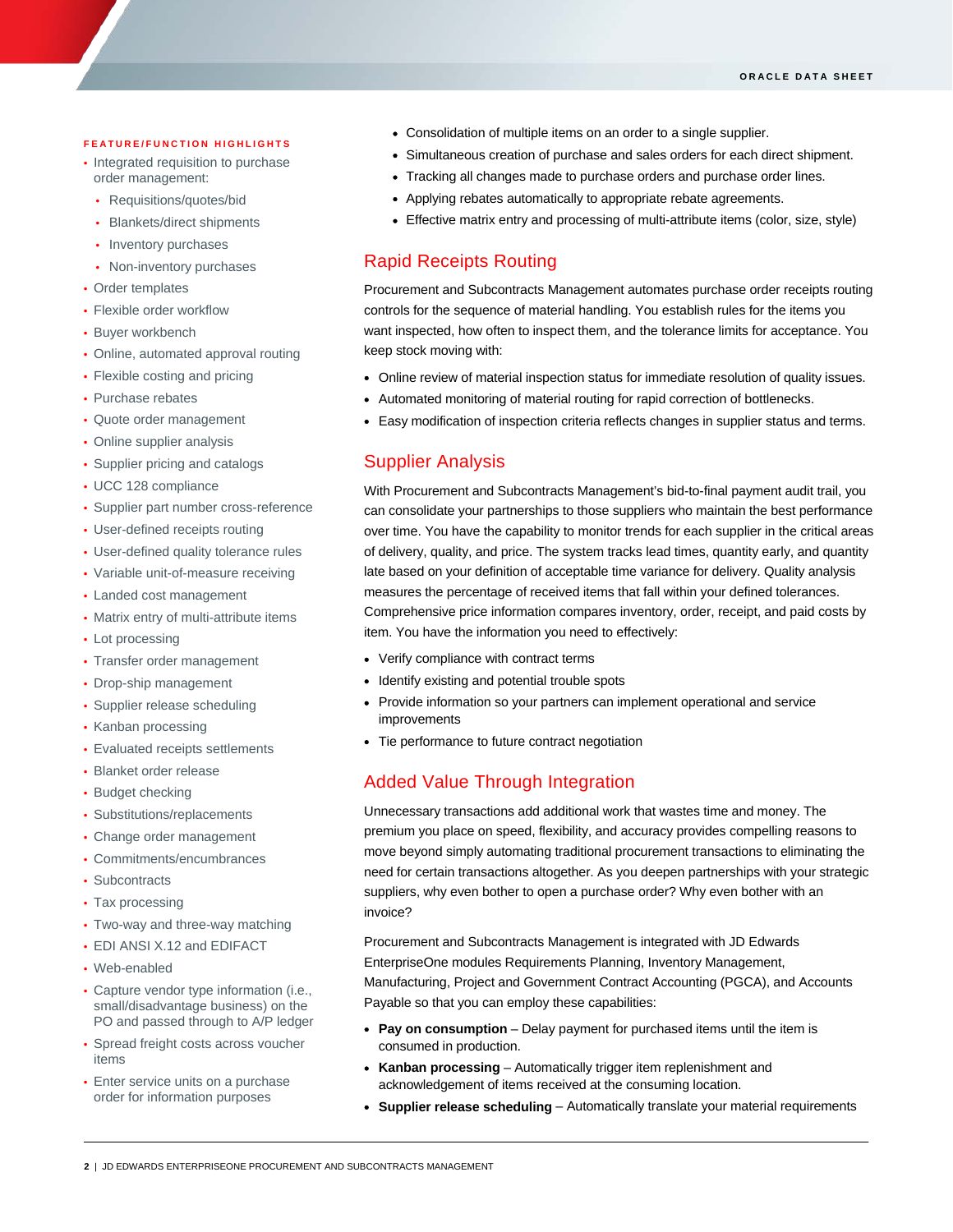plans into electronically transmitted schedules that communicate to suppliers the expected demand for components over a specified period of time.

- **Evaluated receipts settlement** Enter receipt information once, and the system automatically creates the vouchers, edits and calculates both taxes and discounts, and generates the appropriate journal entries.
- **UCC 128 compliance** Easily scan serialized shipping container code labels to accelerate shipment verification and receipt routing of inbound loads.
- **Receipts matching** Simultaneously update inventory and accounts payable, preventing duplicate receiving or payment.
- **Landed cost management** Simultaneously apply landed cost to receipts, item unit sales cost, and general ledger accounts.
- **Subcontract retention** Post subcontract retention to non-billable accounts.
- **Expense subcontractor costs** Control when subcontractor costs are expensed.
- **Contract-specific labor billing** Designate billing of contract-specific labor category subcontractor charges.

With full integration, you can view all demand factors, including sales orders, transfers, work orders, and forecasts. Warehouse Management optimizes space and labor in the putaway process. The Apparel/Attribute Management integration ensures visibility into effective matrix entry of your multi-attribute items (size, color, style). Ties to manufacturing will help process parts availability, work orders, forecasting, planning, and product costing. You can monitor subcontract and job commitments and view the details on an account-by-account basis. Integration with JD Edwards EnterpriseOne Mobile Purchase Order Approval provides mobile workers the ability to review, approve, or reject purchase orders regardless of physical location. Access to UX One role-based pages enables Procurement Managers and Strategic Buyers to easily access, review, and act upon important information to expedite the procurement process, thereby increasing efficiency and reducing procurement expenses. And tight integration to accounts payable will accurately display the items still open for payment and help maintain your good credit position with key suppliers. With automated, integrated Procurement and Subcontracts Management, you save time and money by eliminating unnecessary processes and more effectively managing your supplier relationships.

#### Solution Integration

This module is designed to be integrated with these JD Edwards EnterpriseOne products and families across your operations using common tools and a Pure Internet Architecture:

- Financial Management
	- Accounts Payable
	- Advanced Cost Accounting
- Order Management
	- Advanced Pricing
	- Agreement Management
	- Sales Order Management
- Manufacturing
	- Requirements Planning
	- Quality Management
- Supply Chain Execution (Logistics)
	- Inventory Management